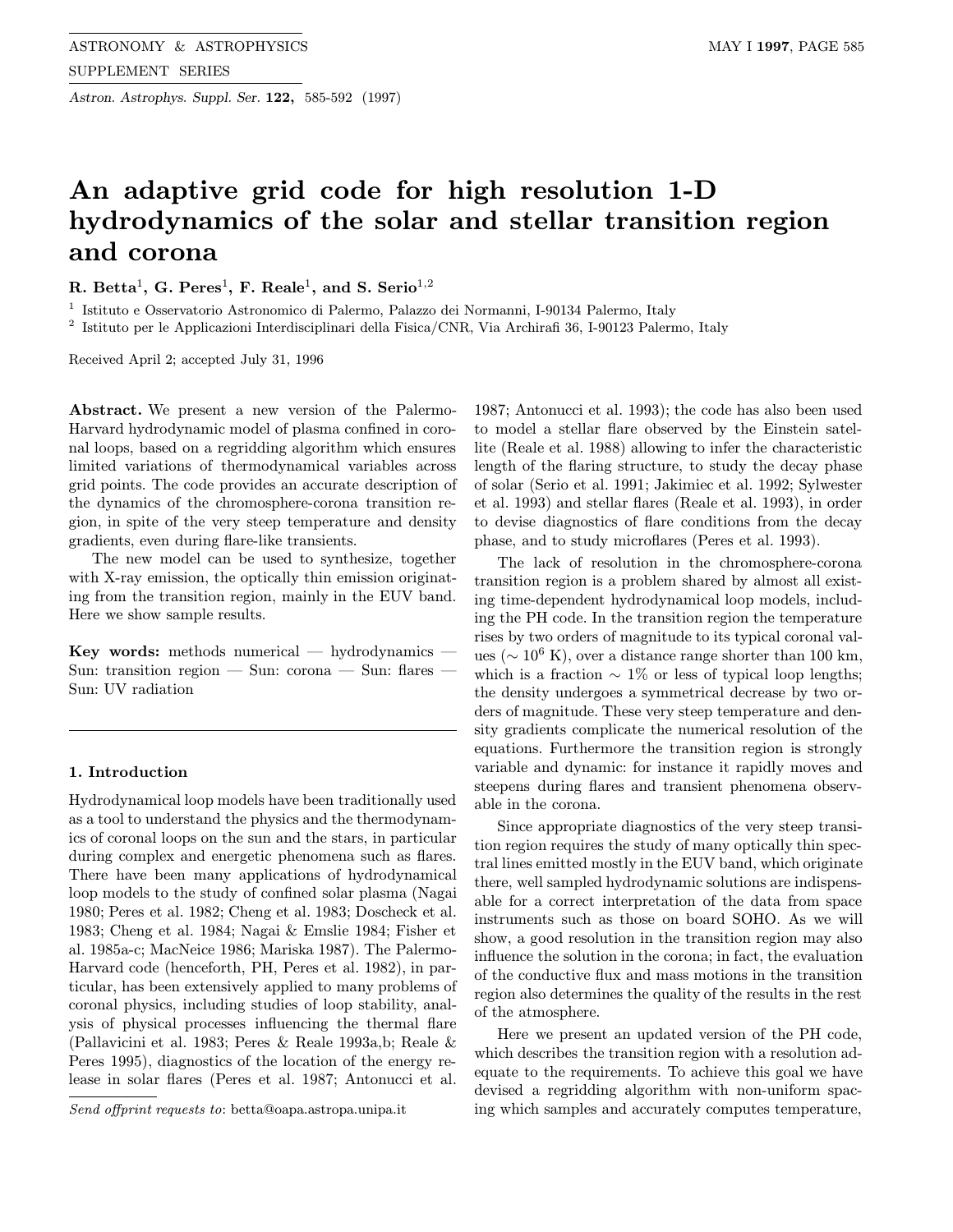density and velocity everywhere in the loop system and maintains this resolution during the evolution by changing the grid with time so as to adapt it to the evolving solution. A uniform grid with high spatial resolution would not be appropriate, because of the inordinately high number of points and computer resources needed. A fixed grid with an unequal distribution of points would equally be inappropriate since the transition region rapidly moves and steepens during a typical flare evolution: after a few seconds of time integration an initially well distributed grid would no longer remain adequate.

Some authors have used a re-adaptive grid to compute the equations during the evolution of a flare but limited their analysis to the first few seconds, and in fact at best only to the rising phase of the event. In a few cases these limitations were necessary because a complete computation required an unaffordable amount of computer time (McClymont et al. 1983; Fisher et al. 1985; MacNeice 1986), in others the simulations were subject to immediate numerical instability (Gan et al. 1991).

In the previous version of the Palermo-Harvard numerical code (Peres et al. 1982), the hydrodynamical equations, translated into difference equations, are solved on a fixed spatial grid whose spacing changes along the spatial domain with a logarithmic law, finer in the chromosphere and coarser in the corona. Such a grid assures a number of points in the transition region larger than that obtainable with a uniform grid with an equal total number of points thus providing a partial solution to the need of spatial resolution. During the first phases of a flare, in fact, the steepened transition region typically moves towards the lower atmosphere where the spacing is finer. This choice of grid, however, is only partially satisfactory: temperature and density gradients are usually so steep during a flare that in practice, when using 256 points along a typical active region coronal loop of half-length  $2\ 10^9$  cm, only two or three grid points are in the transition region.

In order to satisfy these requirements we have devised an algorithm which generates a self-adaptive grid so as to maintain a fractional variation of temperature, density and pressure between adjacent grid points always below a chosen value. We will show how the implementation of this adaptive grid has significantly improved the results of the PH code. In Sect. 2 we describe the regridding algorithm, showing sample simulations in Sect. 3 and examining the synthesis of spectra in Sect. 4; in Sect. 5 we discuss our results and draw our conclusions.

## 2. The numerical scheme

The code solves the mass, momentum and energy conservation equations for a compressible fluid numerically using a finite difference scheme. The model is one-dimensional, since the plasma is confined in a semicircular loop where plasma motion and heat flow are allowed only along the magnetic field lines. Symmetry conditions allow us to consider only one half of the loop:

$$
\frac{\mathrm{d}n}{\mathrm{d}t} = -n \frac{\partial v}{\partial s} \tag{1}
$$

$$
nm_{\rm H} \frac{\mathrm{d}v}{\mathrm{d}t} = -\frac{\partial p}{\partial s} + nm_{\rm H}g + \frac{\partial}{\partial s} \left(\mu \frac{\partial v}{\partial s}\right) \tag{2}
$$

$$
\frac{\mathrm{d}\mathcal{E}}{\mathrm{d}t} + w\frac{\partial v}{\partial s} = Q - n^2\beta \mathcal{P}(T) + \mu \left(\frac{\partial v}{\partial s}\right)^2 + \frac{\partial}{\partial s} \left(\kappa T^{5/2} \frac{\partial T}{\partial s}\right)(3)
$$

$$
p = (1 + \beta)nk_{\rm B}T\tag{4}
$$

$$
\mathcal{E} = \frac{3}{2}p + n\beta\chi\tag{5}
$$

$$
w = \frac{5}{2}p + n\beta\chi\tag{6}
$$

where  $n$  is the hydrogen number density;  $t$  is the time,  $s$ is the field line coordinate;  $v$  is the plasma velocity;  $m<sub>H</sub>$  is the mass of hydrogen atom;  $p$  is the pressure;  $q$  is the component of gravity parallel to field line;  $\mu$  is the viscosity;  $\beta = n_e/n$  is the ionization fraction where  $n_e$  is the electron density; T is the temperature;  $\kappa$  is the thermal conductivity ( $\simeq 9 \, 10^{-7} \, \text{erg} \, \text{cm}^{-1} \, \text{s}^{-1} \text{K}^{-7/2}$ );  $k_{\text{B}}$  is the Boltzmann constant;  $\chi$  is the hydrogen ionization potential;  $\mathcal{P}(T)$  are the radiative losses per unit emission measure (Raymond et al. 1977);  $Q(s, t)$  is the volumetric power input to the solar atmosphere:

$$
Q(s,t) = H_{\text{steady}} + H_0 f(t) g(s); \tag{7}
$$

 $H_{\text{steady}}$  is the heating term, uniform in the corona and tabulated in the chromosphere, required to balance radiative and conductive losses for a static atmosphere; the second term is the impulsive heating triggering the flare.

The numerical scheme has been described previously by Peres et al. (1982) and Peres & Serio (1984). The mass and momentum equations are solved with an explicit numerical scheme, with upwind differencing schemes used for the advective terms (Roache 1976). The energy equation is solved with an implicit scheme, which prevents numerical instabilities (Richtmyer & Morton 1967; Fletcher 1988). Initial profiles of temperature and pressure are derived following the hydrostatic model of Serio et al. (1981), and matched with one of the chromospheric models of Vernazza et al. (1981).

As Dwyer (1983) pointed out, one of the key problems of numerical fluid dynamics is the simultaneous calculation of both the grid and the solution; in particular Dwyer suggests that the generation of the grid is perhaps more important than the approximation used for the spatial differencing.

The PH code has been designed on Eulerian coordinates. Lagrangian coordinates are appropriate to grant automatically a good resolution of the continuity equation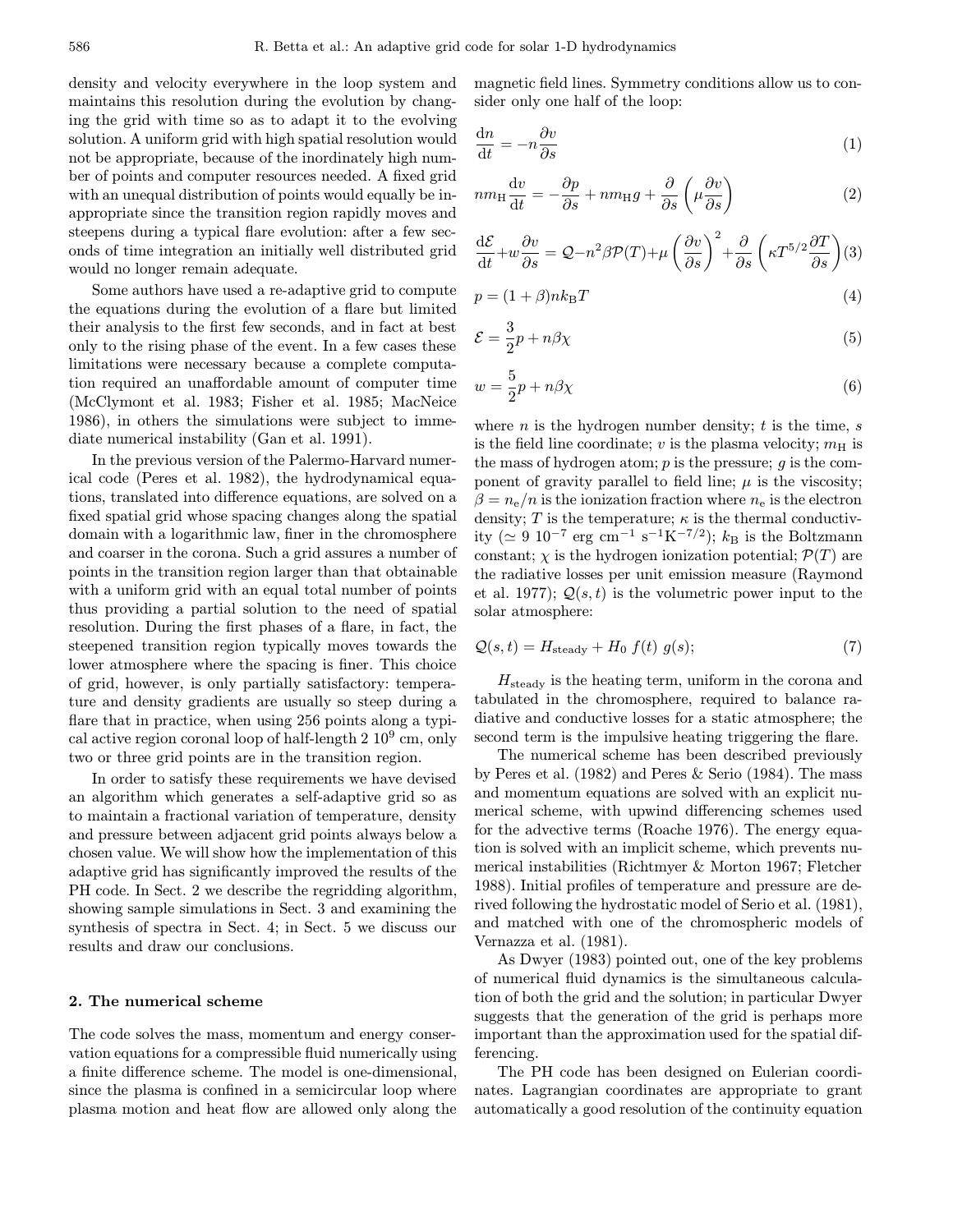but do not offer a significant advantage in the resolution of the fast moving steep transition region, one of the most critical aspects of the coronal loop dynamics and thermodynamics.

The use of a re-adaptive Eulerian grid generation method is probably the fittest choice to solve differential equations whose solutions present very steep gradients rapidly varying in time.

Another fundamental requirement of any finitedifference numerical grid scheme is the regularity of the spacing, i.e. the gradual change of the spacing along the grid (Thompson et al. 1985; Hawken et al. 1991; Tamamidis & Assanis 1991). Lack of regularity, namely when the cell size varies abruptly along the grid, typically leads to numerical errors even worse than those caused by inadequate spatial grid resolution, as many authors have pointed out (Fisher et al. 1985a,b; Thompson et al. 1985; Gan et al. 1991; Hawken et al. 1991; Tamamidis & Assanis 1991) and we ourselves have found.

In our approach we have essentially maintained the numerical scheme originally devised by Peres et al. (1982) for a time-independent spatial grid (with step changing according to a geometric progression of which the uniform grid is a special case). We have reorganized the code to account for the recurrent change of grid and succeeded in satisfying both the requirements of small relative change of the physical variables and of the cell sizes along the grid, with the twofold advantage of keeping both the number of points and the computing time low.

As a first fundamental condition the grid must satisfy the requirement that the fractional variation of temperature, density and pressure between two adjacent points remains below a fixed value  $\alpha$ ,<sup>1</sup>

$$
\max\{\Delta T/T, \ \Delta n/n, \ \Delta p/p\} \le \alpha,\tag{8}
$$

in the transition region and in the corona. Since this condition must be satisfied throughout the evolution of the solutions, the grid has to be modified according to Eq. (8), as discussed in the following, and the variables must be linearly interpolated on the new grid points whenever required.

Figure 1 shows a typical temperature profile vs. field coordinate (solid line), computed according to the static loop model of Serio et al. (1981), based on hydrostatic equilibrium and energy balance, as well as the irregularly distributed cell sizes that would be required to yield exactly a 10% jump of temperature between any two adjacent points (dots), and the cell sizes determined with our algorithm, discussed below in more details (dashed line). The loop shown is a typical active region one with halflength  $2 \times 10^9$  cm, pressure at the base of the transition

 $10<sup>9</sup>$ 106  $10^{8}$ δx (cm) Transition Region  $10^{7}$ Temperature (K) Temperature (K)  $10^5$  $10^5$ δx (cm) 106 105 Temperature (K) Temperature (K)  $10<sup>4</sup>$ T (K) 105 δx (cm) δx (cm)  $10^3$  $10<sup>4</sup>$  $10<sup>4</sup>$  $10^{3}$  $10<sup>2</sup>$  $1,2999x10^{8}$   $1,3000x10^{8}$   $1,3001x10^{8}$   $1,3002x$ Chromosphere Coordinate along the loop (cm)  $10^{2}$  $10^8$  10<sup>9</sup> Coordinate along the loop (cm)

 $T(K)$ 

Corona

Fig. 1. Profiles of temperature vs. field line coordinates along one half of a symmetric loop of total length  $4 \times 10^9$  cm and base pressure 6 dyne  $\text{cm}^{-2}$  (solid line). The dots show the cell size required to resolve spatially the temperature with a fractional jump of exactly 10%. The dashed line yields the cell size derived according to our algorithm. The inset shows an enlargement of the base of the transition region

region 6 dynes cm<sup>−</sup><sup>2</sup> and maximum plasma temperature at the top 3.2 10<sup>6</sup> K.

We have ascertained the importance of grid regularity with a simple test: if the initial hydrostatic atmosphere is used as initial condition for the numerical code, and  $Q(s,t) = H_{\text{steady}}$ , we expect no evolution apart from some numerical noise; and in fact so was the case for the logarithmic grid fixed in time with the previous PH code (Peres et al. 1982), where the hydrostatic profiles remain essentially unchanged for integration times much longer than the characteristic dynamic and cooling times (i.e. longer than thousands of seconds). The non-uniform grid with spacing as in Fig. 1 (dots) instead yields significant changes in the profiles of temperature and density, because the grid is too irregular.

We have therefore made our grid more regular; in particular we have generated a grid finer in the transition region, where the highest resolution is needed, and whose spacing increases smoothly on both sides. The grid is split into three sections. In the first, the spacing

 $10^{10}$ 

<sup>&</sup>lt;sup>1</sup> We generally set  $\alpha = 0.1$  in our simulations thus allowing a maximum fractional variation of 10% of all the variables we are more interested in (i.e, temperature, density and pressure).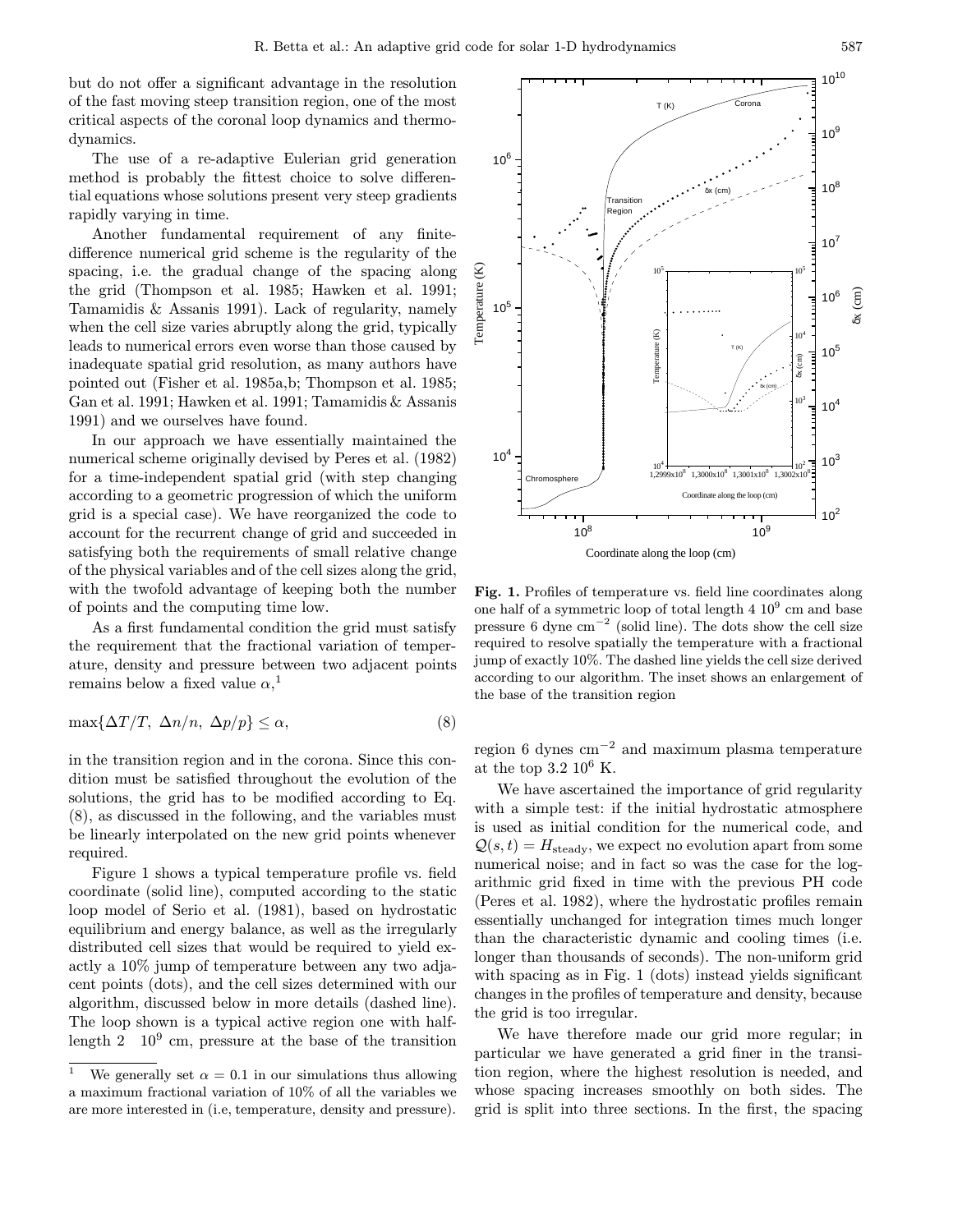decreases along field coordinates according to a geometric progression from the loop base to the transition region. The second is a small uniform grid (generally ten points), of high resolution placed just around the location where the smallest cell  $\delta x_0$  is required, typically at the base of the transition region (see the inset of Fig. 1). Finally, in the third section, the spacing increases according to another geometric progression from the base of the transition region to the loop apex.

The whole grid is shown in Fig. 1 (dashed line). The two geometric progressions on the sides of the region with uniform spacing (in the first and in the third section) may have different ratios. The size of the k-th cell on either size of the uniform grid is determined as  $\Delta x_k = \Delta x_0 q^k$ ,  $k = 0, 1, 2, 3, \dots$  The code selects the values q of the two ratios as the largest enforcing condition  $(8)^2$ . We dedicate particular care to the choice of the cells adjacent to the uniform grid, in order to make the size of the cells vary as gradually as possible; the first cell of each of the two geometric progressions  $\Delta x_0$  satisfies the condition:

$$
\delta x_0 \le \Delta x_0 < \delta x_0 q \tag{9}
$$

and is determined so that the two progressions span exactly the remaining distance on each side of the loop. The initial temperature, pressure and velocity profiles are then linearly interpolated from the old grid onto the new grid.

After each step of time integration the algorithm checks the grid and verifies if the point where the smallest cell size is required by the condition (8) is still inside the section with uniform spacing, otherwise it generates a new grid with the same criterion described above. Since the value of the smallest size  $\delta x_0$ , its location along the loop, and the geometric ratio  $q$  change frequently during the flare evolution, the number of points used along the loop is not constant but varies according to the requirements imposed by the conditions (8) and (9).

The small uniform grid at the base of the transition region has two advantages:

- i) the computation of a new grid is not required at every time step; we therefore reduce the computing times and limit the errors inevitably introduced by interpolation.
- ii) it gradually matches two sections with different spacing, reducing numerical errors significantly, as discussed above.

As for the influence of truncation errors in the new implementation, we focus on the energy Eq. (3) and, in particular, on the dominant thermal conduction term. The scheme has been originally devised to work on a geometric progression grid. In the section of the grid with uniform spacing (the one with the steepest temperature gradient) the error is of the order of:

$$
\sim \frac{\kappa}{12} \left[ \frac{\partial^3}{\partial x^3} \left( T^{5/2} \frac{\partial T}{\partial x} \right) \right] \Delta x^2.
$$
 (10)

In the non-uniform grid  $\Delta x^2 = \Delta x_0^2 q^{2k} \leq \Delta x_0^2 1.2^{2k}$ , apart from a factor of the order of unity. In the region of the small uniform grid,  $\Delta x$  is very small, but, since the temperature derivatives are very big, the error is de facto dominated by the factor in parentheses. Far outside that region,  $\Delta x$  is large but the temperature structure is much smoother, almost flat; since the critical part of our model is anyway the transition region, we take care that condition (8) is always satisfied.

The adoption of a new grid has significant consequences also on the value of the integration time step  $\Delta t$ . In particular,  $\Delta t$  is selected as the minimum value among the following times evaluated for each  $i$ -th point in the grid:

– the Courant-Friedrichs-Lewy (CFL) time

$$
\tau_{\text{CFL}_i} = \frac{\delta x_i}{c_{s_i} + |v_i|} \tag{11}
$$

where  $\delta x_i$  is the distance between two grid points and  $c_{s_i}$  is the sound speed

– the radiative time

$$
\tau_{\text{rad}_i} = E_i \left( \frac{\partial E}{\partial t} \right)_{\text{rad}_i}^{-1} = \frac{3n_i k_B T_i}{\beta_i n_i^2 P(T_i)} = \frac{3k_B T_i}{\beta_i n_i P(T_i)} \tag{12}
$$

– the conductive time

$$
\tau_{\text{cond}_i} = \frac{E_i}{|\text{div}F_{\text{cond}_i}|} = \frac{21n_ik_BT_i}{2k\left|\frac{\partial^2 T^{7/2}}{\partial x^2}\right|_i}.
$$
\n(13)

From (10) (see, for example, Richtmyer & Morton 1967; Fletcher 1988) it is immediately evident that a reduction of  $\delta x_i$  leads to a reduction of  $\Delta t$ . The conductive time is indeed  $\propto \delta x_i^2$  but we have seen that during most of the flare simulations the time step is in fact governed by the CFL condition.

Occasionally the time step decreases below  $10^{-5}$  s, however the code continuously monitors  $\Delta t$  and increases it whenever possible. Indeed if the time step remained below 10<sup>−5</sup> s, we would typically need  $\sim$  58 hours of CPU time to simulate 600 s of a flare on a DEC Alpha 3000, since an integration time step takes  $3.5 \times 10^{-3}$  s (with 250 grid points along the loop). With this strategy computations take approximately one half this time. Our strategy is even more advantageous for runs covering the decay phase, where the time step can increase markedly.

We can also limit the time step imposing a lower size of the grid spacing  $\delta x_{\rm min}$ , typically set at 100 cm, with the minor disadvantage of a resolution at the base of the transition region sometimes slightly less than adequate for Eq.  $(8)$ .

Following the suggestions by Thompson et al. (1985), we also make sure that the time step and, independently,

<sup>2</sup> However, the geometric ratio q is always chosen in the interval  $1 < q < 1.2$ , to guarantee a fractional variation of the cell size below 20% (Thompson et al. 1985; Fletcher 1988).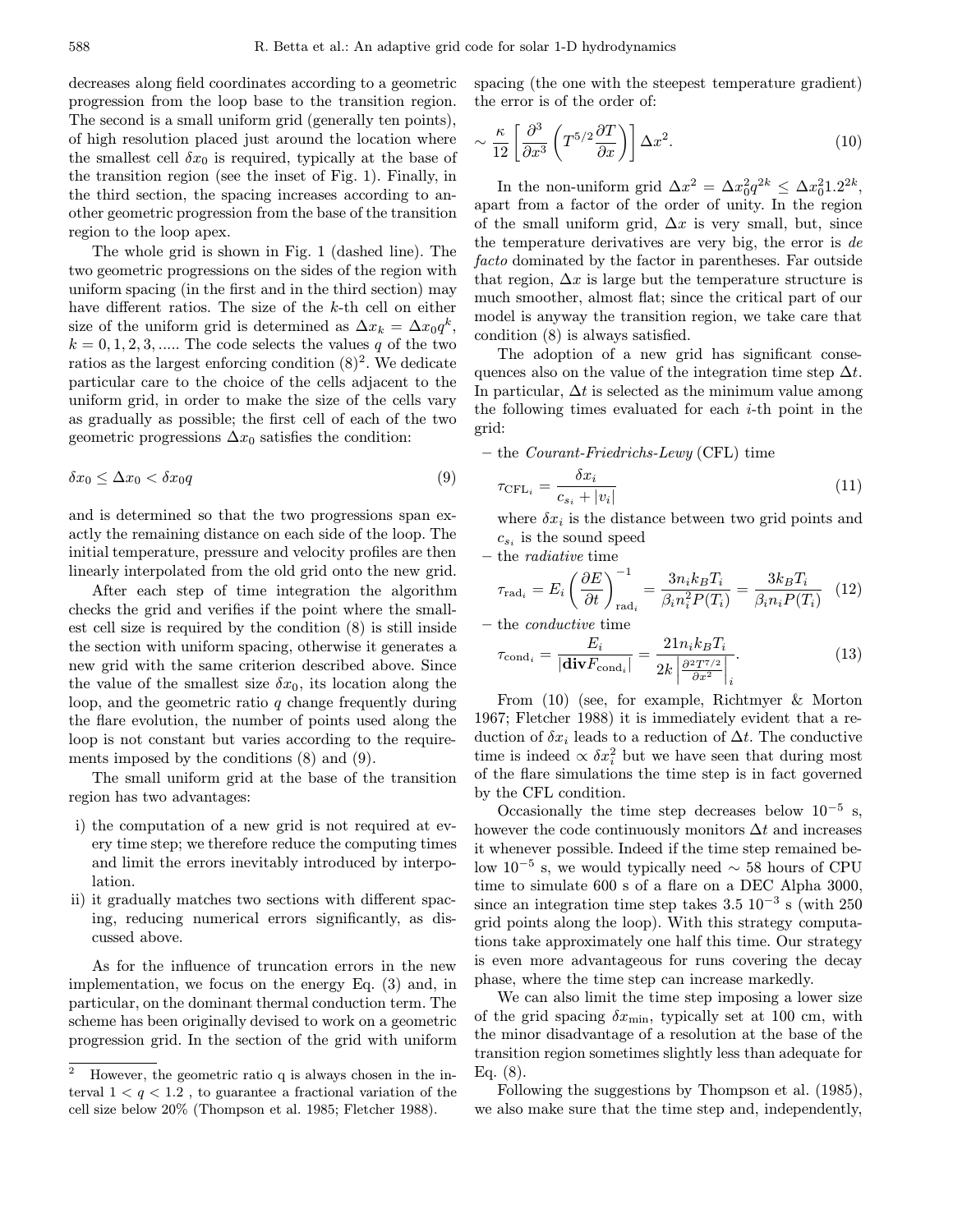107

the minimum space step  $\delta x_0$  may change by, at most, a factor q. We have seen that such a condition helps in further reducing the numerical fluctuations sometimes present.

## 3. Hydrodynamic simulations

We have computed the time evolution of a static loop model with the new code. The loop is stable for very long times (several thousands of seconds): the initial configuration of the atmosphere does not change significantly when we let it relax maintaining only the steady heating. The solutions are still stable if we perturb the initial temperature and density profiles, for example giving small amplitude isobaric perturbations as those in Peres et al. (1982). Plasma velocities ( $\leq 5$  km/s) are always negligible compared to the local sound speed everywhere in the loop, and decrease in time in all the relaxation tests we have performed. We typically use relaxed atmospheres as initial configurations for any further investigation of the plasma evolution.

As a second representative test we report the results of a simulation of a flare in an active region loop and compare them to the results obtained with the previous PH code. We have chosen the model of the well-studied flare observed by SMM on the sun on November 12 1980 at 17:00 UT (Peres et al. 1987) obtained by using the previous PH code, with a satisfactory fitting of the XRP/SMM observations. The transient heating in Eq. (7) has been placed at the top of the loop with a Gaussian spatial distribution,

$$
g(s) = \exp[-\frac{(s - s_0)^2}{2\sigma^2}]
$$
\n(14)

where  $s_0 = 2 \times 10^9$  cm,  $\sigma = 5 \times 10^8$  cm; it is constant for the first 180 seconds and then decays exponentially with an e-folding time of 60 seconds;  $H_0$  is 10 erg cm<sup>-3</sup> s<sup>-1</sup> while the steady heating term is uniform in the corona, with  $H_{\text{steady}} \simeq 0.014 \text{ erg cm}^{-3} \text{ s}^{-1}$ . The half-length of the loop is  $L = 2 \times 10^9$  cm, and the pressure at the base of the transition region is initially  $p_b = 6$  dyne cm<sup>-2</sup>.

A first important point to check is how the more accurate numerical computation of temperature and density gradients in the transition region improves the results. It appears that we have overcome one of the difficulties which plagued the computation of hydrodynamics of flaring plasmas as discussed in the introduction.

Figure 2 shows the hydrodynamical results obtained with the new PH code along with the corresponding results from the previous code (dashed lines); the initial conditions are the same as in Fig. 1. We show results focusing on the transition region, because this is the part of the loop atmosphere where the new code is apt to probe the behavior of the plasma in a way inaccessible to the previous PH code. The parameters of the simulations are identical apart from the numerical grid. The time profiles of temperature and density sample the first 30 seconds



Fig. 2. Comparison between the evolution of the plasma temperature and density during a typical flare, computed with the new code, and that obtained with the previous code. The parameters of the simulation are reported in the text; the initial configuration of the atmosphere (time  $= 0$  s) is the one shown in Fig. 1. We have joined by short-dashed lines the points calculated with the previous code to guide the eye. The curves are taken every 5 seconds for a total time of 30 seconds. The transition region, both in the temperature and density profiles, moves from right toward the left after the beginning of the impulsive heating

of the flare evolution. The total number of grid points is also approximatively the same: the simulations of Peres et al. (1987) were done on a fixed grid with 256 logarithmically spaced points; now the number of points is typically around 275, and in this case varies from a minimum of 242  $(at 10 s)$  to a maximum of 343 (at 5 s) along the whole loop.

Snapshots taken at the same times are different, and now with a significantly higher resolution, the computed gradients are also steeper. The plasma condensation, which typically forms in the chromosphere after a few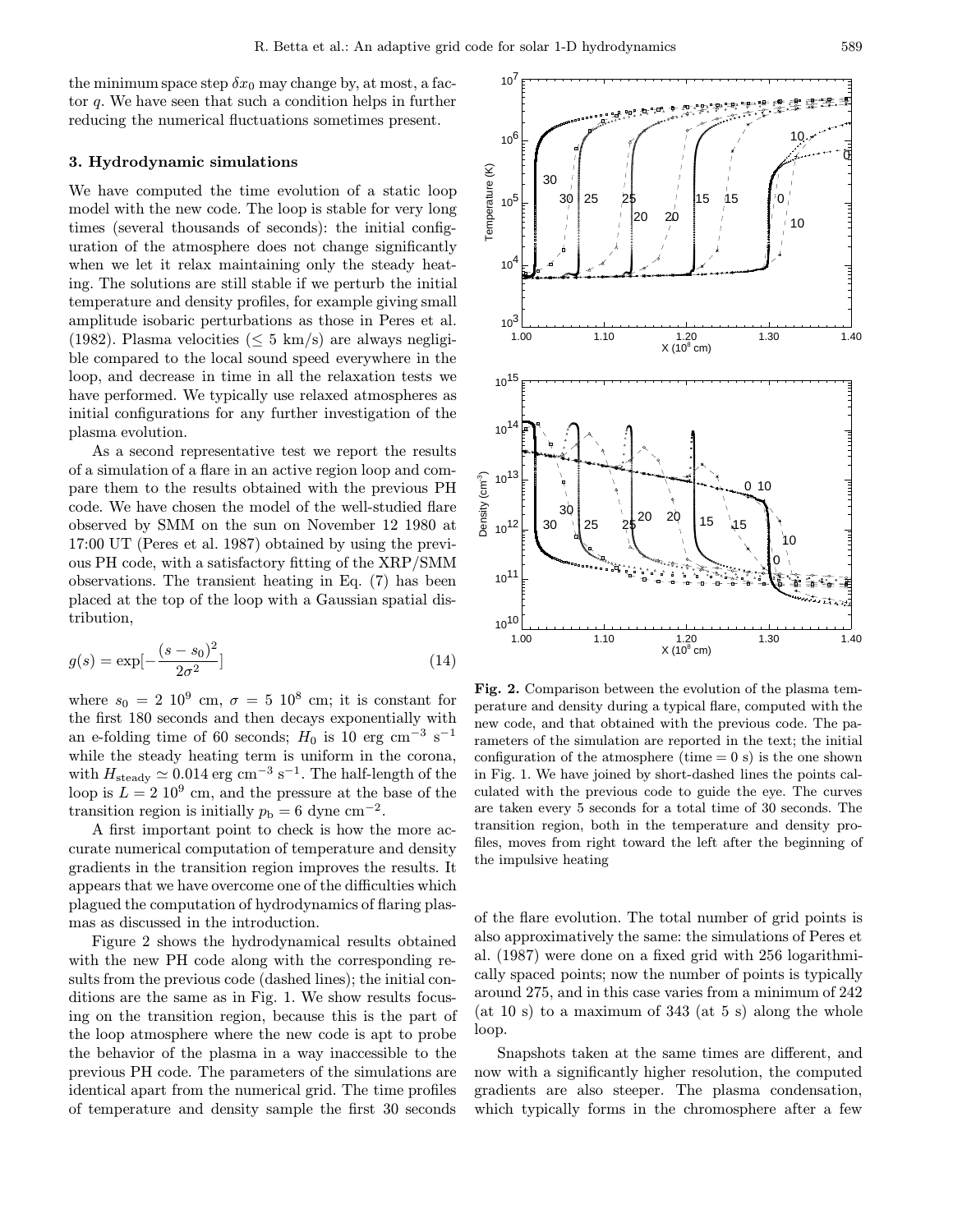

Fig. 3. Displacement of the transition region during the flare evolution. We have plotted vs. time the spatial coordinate of the point at  $10^5$  K. The results obtained with the new code (solid line) are compared with the previous ones (dashed line)

seconds since the impulsive heating is turned on ( $\sim 15$  s for this flare), is now resolved much better and the density maximum is higher. The transition region of the flaring atmosphere, at any time after 10 s, is located lower than predicted with the previous code. These results show, once again, the improvement produced by the adaptive grid, since under-resolving the transition region results in an underestimation of the speed with which chromospheric evaporation occurs. The proper resolution therefore produces significantly more accurate results for the diagnostics of UV lines formed in the transition region and for the plasma dynamics during the chromospheric evaporation.

Another large difference with the old results is that we no longer find oscillations of the position of the transition region. This aspect is shown in Fig. 3 where the displacement along the loop of the volume element corresponding to a temperature  $10^5$  K is plotted, both for runs using the old and new version of the code.

#### 4. Synthesis of the observables

The most relevant innovation of the new version of the code is that we can now reliably synthesize the emission from the transition region, mostly in the EUV band, as well as that from the corona. The high resolution of the temperature structure in the transition region now allows a proper sampling in the temperature range of many EUV lines of the transition region.

We derive the predicted emission from temperature and density profiles obtained along the loop at different times during the flare evolution. The flux in a particular line, at a distance R from the sun  $(R \sim 1 \text{ AU})$ , is calculated as:

$$
F \propto \frac{1}{4\pi R^2} \int_{\Delta V} n_e^2 G(T) dV
$$
 (15)

where  $n_e =$  is the electronic density, T is the plasma temperature, V is the plasma volume, and  $G(T)$  is the emission function which has been tabulated for most observed lines by several authors. We use Landini & Monsignori Fossi (1990) tables as  $G(T)$ .



Fig. 4. Same flare as in Fig. 2: predicted light curves of the flare in ten important EUV and X-ray spectral lines which sample different temperatures of the transition region and corona synthesized with the results of the new code (solid lines). We also show for comparison, five of the light curves (Fe XXV, Ca XIX, S XV, Fe XV, Mg X) obtained with the previous PH code (dashed lines); the others were by far too noisy to be reported

As a test we have synthesized 10 spectral lines which are frequently observable by many satellites such as SMM (XRP), Yohkoh (BCS), and SOHO (EIT, CDS, SUMER). They form in a wide range of temperatures, spanning from the upper chromosphere to the high corona. They are: Fe  $XXV$  (1.85 Å, 7 10<sup>7</sup> K), Ca XIX (3.17 Å, 3 10<sup>7</sup> K), S  $XV$  ( 5.04Å, 1.6 10<sup>7</sup> K), Fe XV (284.15 Å, 2.5 10<sup>6</sup> K), Mg X (609.80 Å,  $10^6$  K), Ne VIII (780.32 Å, 6.3  $10^5$  K), O VI (1031.90 Å, 4  $10^5$  K), N V (1238.80 Å, 1.6  $10^5$  K), C IV (1548.20 Å,  $10^5$  K), Si IV (1402.77 Å, 6.3  $10^4$  K). We show the light curves in these lines in Fig. 4. The inadequate resolution of the previous PH code has not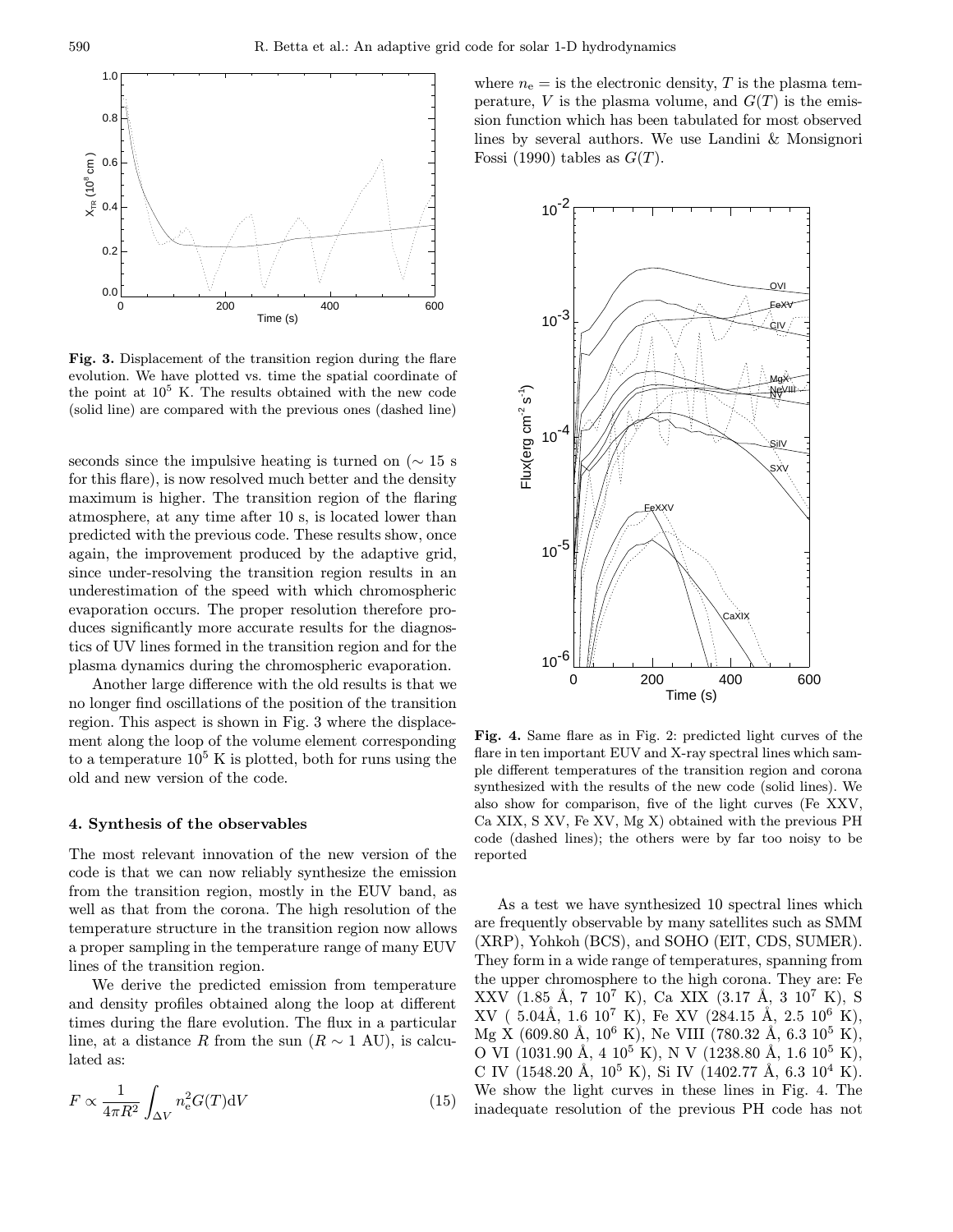crucially affected the predictions for the X-ray spectral emission which originate at the highest temperatures, such as the Fe XXV, Ca XIX and S XV lines. These predicted curves successfully fitted the observed light curves of the November 12 flare.

Differences due to the numerical noise become more evident in the light curves of spectral lines, such as Fe XV and Mg X, which form at the lowest coronal temperatures, next to the transition region (see Fig. 4). As for the emission of the plasma at temperature below  $10^6$  K (principally UV), we can synthesize it only by using the new version of the Palermo-Harvard code and therefore we have no other results to compare with.

#### 5. Discussion and conclusions

The new version of the PH code we have presented, achieves an adequately high spatial resolution all along the loop from the corona to the chromosphere.

Beyond the obvious advantage of an accurate calculation of the plasma evolution even during very fast and dynamic phases such as the beginning of a flare, we now have the possibility to diagnose and/or predict plasma conditions in the transition region, and reliably derive line or band emission even in the EUV band. In this respect the resolution of the transition region, ensuring a fractional jump of temperature and density below 10%, also implies a high sampling of the ranges of temperatures of practically all the transition region lines of interest, an important factor for accurate line synthesis.

The potential for new diagnostics now unfolds, therefore, and it is possible to compare model predictions with EUV observations directly. This is particularly promising in view of the upcoming data from the CDS, SUMER, EIT instruments on board the SOHO mission. As for coronal data, and more specifically, X-ray observations, comparison with the results of the previous version are comforting: while certainly some details of the evolution appear different, the global features and plasma characteristics remain qualitatively unaltered. The results developed with this new version of the code show that previous applications of the PH code, being limited in scope to the dynamics of the plasma in the corona were essentially correct.

The previous PH code has been extensively used to simulate and study stellar flares; a fortiori the new version can be applied to stellar flares as well. Solar X-ray flares are typically observed with fast flares modes and/or hard filters or lines, while stellar flares are observed with the same wide band instruments used for standard observations. The implication is that ROSAT/PSPC and EINSTEIN/IPC observations of stellar flares cover down to 0.1 keV and 0.16 keV respectively, and are sensitive to plasma at a few million degrees, i.e. in the transition region of the flare. The high resolution of the new code

allows us to synthesize more accurately the emission in all of the instrumental band.

In conclusion this improved version of the PH code allows us to obtain reliable diagnostics in a very wide spectral band, and appears to be adequate to model observational data taken with new generation instruments, as we plan to do in the near future.

Acknowledgements. We acknowledge partial support from Ministero dell'Università e della Ricerca Scientifica e Tecnologica, and Consiglio Nazionale delle Ricerche.

#### References

- Antonucci E., Dodero M.A., Peres G., et al., 1987, ApJ 322, 522
- Antonucci E., Dodero M.A., Martin R., et al., 1993, ApJ 413, 786
- Cheng C.C., Karpen J.T., Doscheck G.A., 1984, ApJ 286, 787
- Cheng C.C., Oran E.S., Doscheck G.A., et al., 1983, ApJ 265, 1090
- Doscheck G.A., Cheng C.C., Oran E.S., et al., 1983, ApJ 265, 1103
- Dwyer H.A., 1983, "A discussion of some Criteria of Adaptive Gridding", in Adaptive Computational Methods For Partial Differential Equations, Babuska I., Chandra J., Flaherty J.E. (eds.) SIAM
- Fisher G.H., Canfield R.C., McClymont A.N., 1985a, ApJ 289, 414
- Fisher G.H., Canfield R.C., McClymont A.N., 1985b, ApJ 289, 425
- Fisher G.H., Canfield R.C., McClymont A.N., 1985c, ApJ 289, 434
- Fletcher C.A.J., 1988, Computational Techniques for Fluid Dynamics. Springer-Verlag, Berlin, Heidelberg
- Gan W.Q., Fang C., Zhang H.Q., 1991, A&A 241, 618
- Hawken D.F., Gottlieb J.J., Hansen J.S., 1991, J. Comput. Phys. 95, 254
- Jakimiec J., Sylwester B., Sylwester J., et al., 1992, A&A 253, 269
- Landini M., Monsignori Fossi B.C., 1990, A&AS 82, 229
- MacNeice P., 1986, Solar Phys. 103, 47
- Mariska J.T., 1987, ApJ 319, 465
- Nagai F., 1980, Solar Phys. 68, 351
- Nagai F., Emslie A.G., 1984, ApJ 279, 896
- Pallavicini R., Peres G., Serio S., et al., 1983, ApJ 270, 270
- Peres G., Reale F., 1993a, A&A 267, 566
- Peres G., Reale F., 1993b, A&A 275, L13
- Peres G., Reale F., Serio S., Pallavicini R., 1987, ApJ 312, 895
- Peres G., Reale F., Serio S., 1993, Proceedings of G.S.Vaiana Memorial Symposium, Palermo, 22-26 June 1992. In: Linsky J.F. and Serio S. (eds.)
- Peres G., Rosner R., Serio S., Vaiana G.S., 1982, ApJ 252, 791
- Peres G., Serio S., 1984, Mem. S. A. It. 55, 4
- Raymond J.C., Smith B.W., 1977, ApJS 35, 419
- Reale F., Peres G., 1995, A&A 299, 225